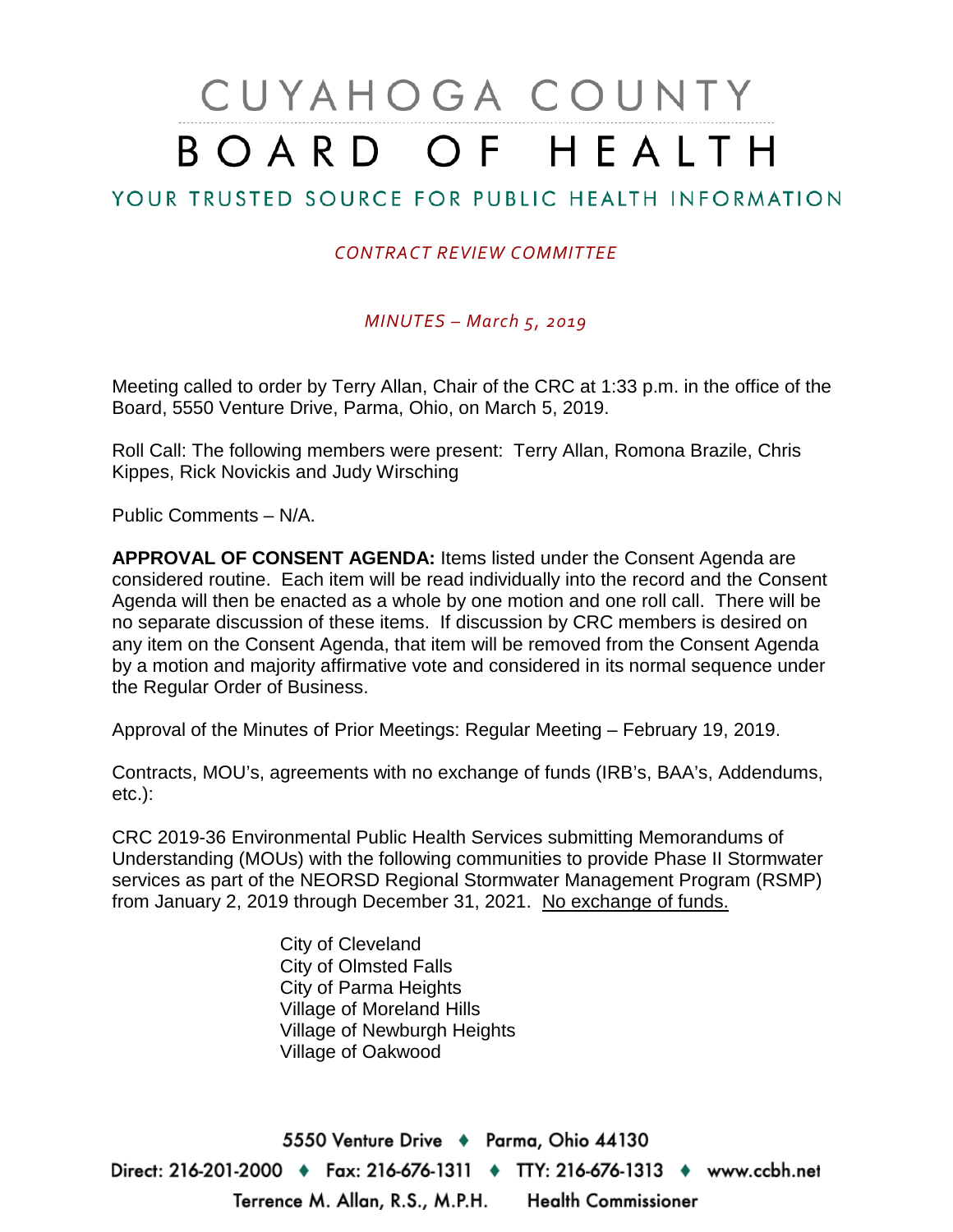Village of Walton Hills

CRC 2019-37 Epidemiology, Surveillance and Informatics Services submitting a statement of promulgation with regards to the CCBH Emergency Response Plan (ERP). No exchange of funds.

CRC 2019-38 Epidemiology, Surveillance and Informatics Services submitting a letter to adopt the Mass Fatality Response Annex (MFRA). No exchange of funds.

It was moved by Rick Novickis, seconded by Judy Wirsching, that the consent agenda, including the minutes of the February 19, 2019 CRC meetings be approved.

The Secretary called the roll:

Ayes: Terry Allan, Romona Brazile, Chris Kippes, Rick Novickis and Judy Wirsching

#### **CONTRACTS AND AWARDS:**

Tabled Items

CRC 2018-100 7208 Broadview Rd. Parma, Ohio 44134

No Action at this time.

CRC 2018-123 7454 Bronson Rd. Olmsted Township, Ohio 44138

No Action at this time.

CRC 2018-160 27912 Pergl Rd. Solon, Ohio 44139

No Action at this time.

CRC 2018-161 27605 Pergl Rd. Glenwillow, Ohio 44139

No Action at this time.

5550 Venture Drive + Parma, Ohio 44130 Direct: 216-201-2000 ♦ Fax: 216-676-1311 ♦ TTY: 216-676-1313 ♦ www.ccbh.net Terrence M. Allan, R.S., M.P.H. **Health Commissioner**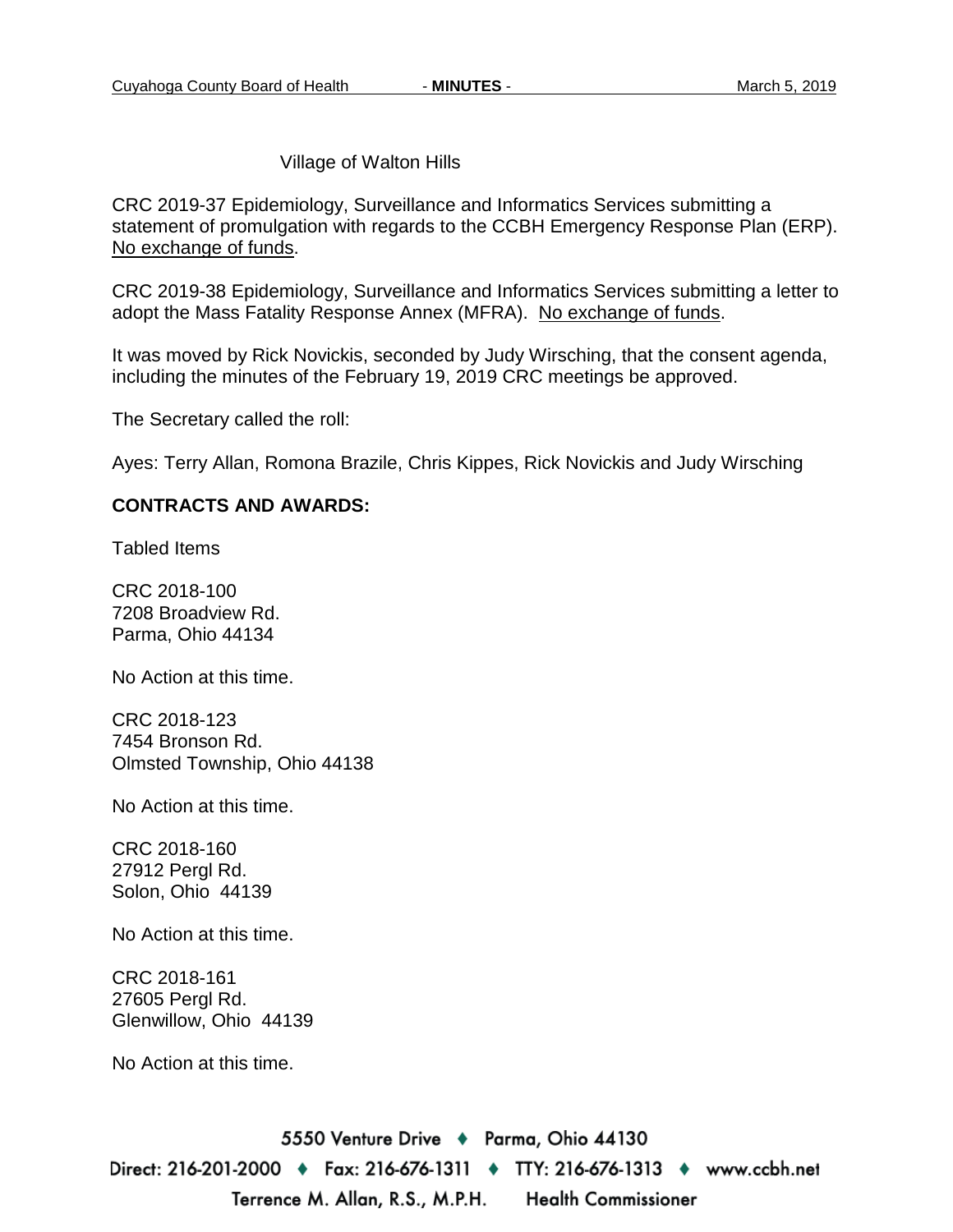CRC 2018-162 6845 Richmond Rd. Glenwillow, Ohio 44139

No Action at this time.

New Items For Review

Bid/Quote Openings ≥ \$25,000.00

None

Bid/Quote Openings < \$25,000.00

Lead Program Bid Openings Presented by: Stephanie McConoughey

It was moved by Judy Wirsching, seconded by Chris Kippes that the following quote (CRC 2019-39) for 26120 Hurlingham Rd., Beachwood, Ohio 44122 be accepted as the lowest and best, and a contract be awarded to American Builders & Applicators in the amount of \$11,100.00 (ref. enclosed).

The Secretary called the roll:

Ayes: Terry Allan, Romona Brazile, Chris Kippes, Rick Novickis and Judy Wirsching

It was moved by Romona Brazile, seconded by Rick Novickis that the following quote (CRC 2019-40) for 5137 Stanley Ave., Maple Heights, Ohio 44137 be accepted as the lowest and best, and a contract be awarded to American Builders & Applicators in the amount of \$16,750.00 (ref. enclosed).

The Secretary called the roll:

Ayes: Terry Allan, Romona Brazile, Chris Kippes, Rick Novickis and Judy Wirsching

It was moved by Chris Kippes, seconded by Judy Wirsching that the following quote (CRC 2019-41) for 16315 Nelaview, East Cleveland, Ohio 44112 be accepted as the lowest and best, and a contract be awarded to Paragon CMS in the amount of \$5,090.00 (ref. enclosed).

The Secretary called the roll:

Ayes: Terry Allan, Romona Brazile, Chris Kippes, Rick Novickis and Judy Wirsching

It was moved by Rick Novickis, seconded by Terry Allan that the following quote (CRC 2019-42) for 4395 E 139th St., Garfield Heights, Ohio 44125 be accepted as the lowest

5550 Venture Drive + Parma, Ohio 44130

Direct: 216-201-2000 ♦ Fax: 216-676-1311 ♦ TTY: 216-676-1313 ♦ www.ccbh.net Terrence M. Allan, R.S., M.P.H. **Health Commissioner**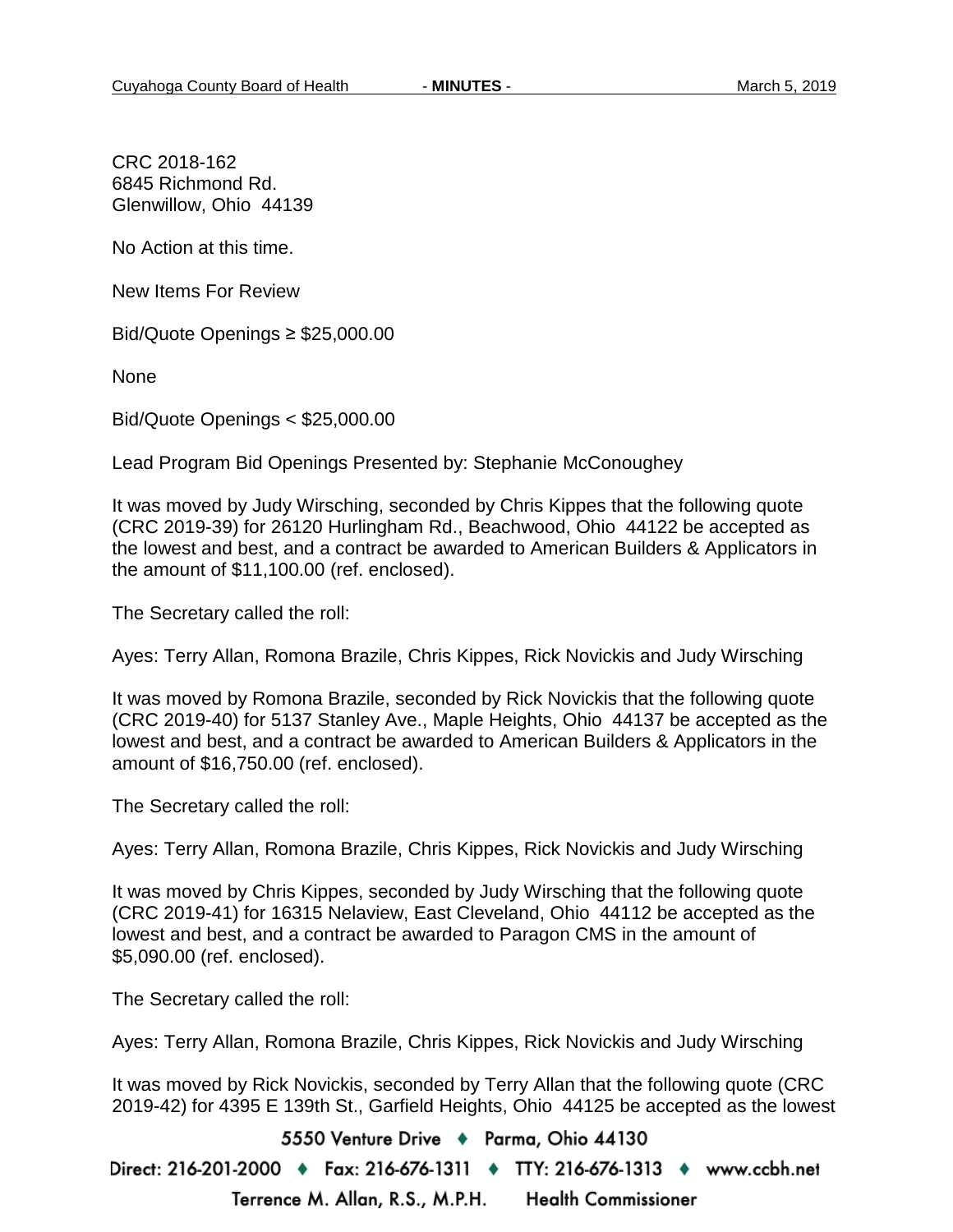and best, and a contract be awarded to C.B. Mullins Construction Co. in the amount of \$9,100.00 (ref. enclosed).

The Secretary called the roll:

Ayes: Terry Allan, Romona Brazile, Chris Kippes, Rick Novickis and Judy Wirsching

It was moved by Romona Brazile, seconded by Judy Wirsching that the following quote (CRC 2019-43) for 4109 Ellison, South Euclid, Ohio 44112 be accepted as the lowest and best, and a contract be awarded to Paragon CMS in the amount of \$3,235.00 (ref. enclosed).

The Secretary called the roll:

Ayes: Terry Allan, Romona Brazile, Chris Kippes, Rick Novickis and Judy Wirsching

Expenditures: Contracts up to \$25,000.00

It was moved by Judy Wirsching, seconded by Chris Kippes that the contract (CRC 2019-44) with Philip Bartosh to serve as the Cuyahoga County Apiary inspector (RFQ #2019-01) from March 1, 2019 through February 28, 2021 in the amount of \$7,000.00 be approved.

Presented by: Rick Novickis

Purpose: To conduct Apiary inspections in Cuyahoga County for 2019-2021.

Funding Source: 100% funded through CCBH General Revenue.

The Secretary called the roll:

Ayes: Terry Allan, Romona Brazile, Chris Kippes, Rick Novickis and Judy Wirsching

Revenue Generating Agreements up to \$25,000.00

None

Contract Rescissions

None

Other Business

None

5550 Venture Drive + Parma, Ohio 44130

Direct: 216-201-2000 ♦ Fax: 216-676-1311 ♦ TTY: 216-676-1313 ♦ www.ccbh.net Terrence M. Allan, R.S., M.P.H. **Health Commissioner**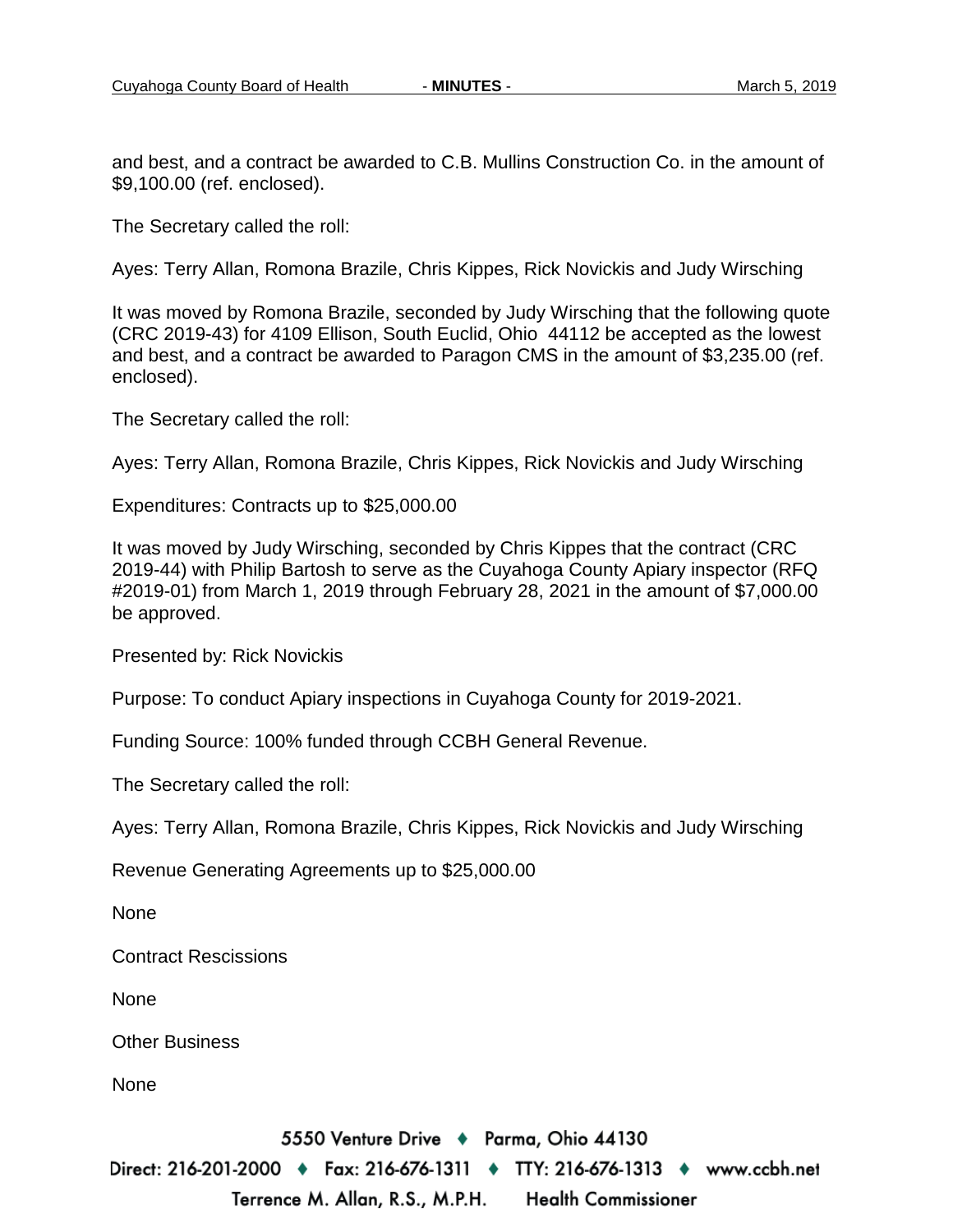Public Comment - N/A.

Thereupon, it was moved by Chris Kippes, seconded by Rick Novickis, that the following Motion be adopted:

BE IT RESOLVED that the meeting be adjourned at 1:50 p.m.

The Secretary called the roll:

Ayes: Terry Allan, Romona Brazile, Chris Kippes, Rick Novickis and Judy Wirsching

Committee Chair

Clerk

5550 Venture Drive + Parma, Ohio 44130 Direct: 216-201-2000 + Fax: 216-676-1311 + TTY: 216-676-1313 + www.ccbh.net Terrence M. Allan, R.S., M.P.H. **Health Commissioner**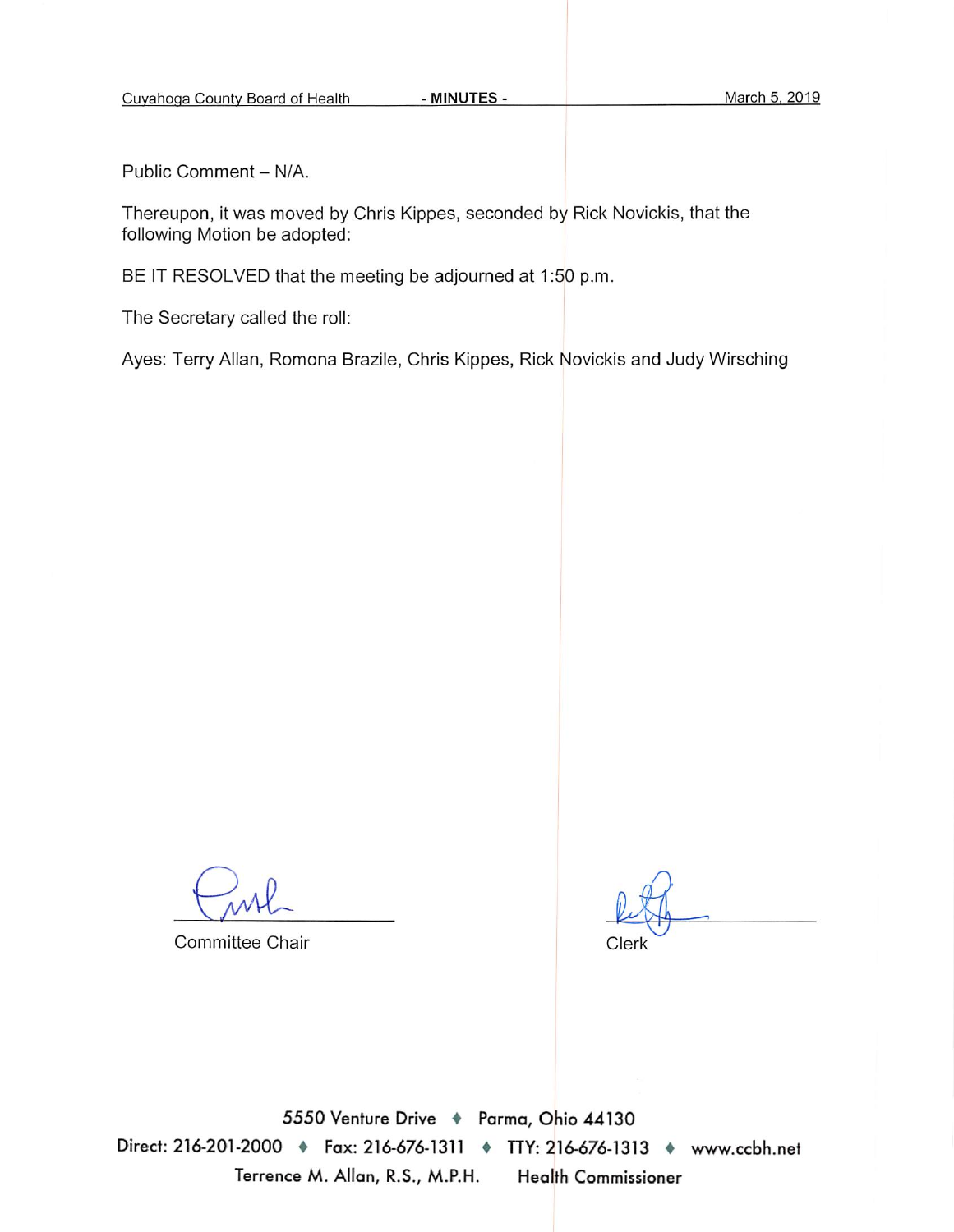### **QUOTE RESULTS**

#### **Project Address**

| Name:           | Scot Allyn                              |  |
|-----------------|-----------------------------------------|--|
| <b>Address:</b> | 26120 Hurlingham Rd.                    |  |
|                 | City, State, Zip: Beachwood, Ohio 44122 |  |
| <b>CRC No:</b>  | CRC 2019-39                             |  |

**The following quotes were received and opened:**

| <b>QUOTE</b> | <b>LEAD</b> | HH          | <b>MATCH</b> |
|--------------|-------------|-------------|--------------|
| \$11,100     | \$10,050    | \$1,050     | \$50         |
| \$13,300     | \$12,300    | \$1,000     | \$2,300      |
| \$13,250     | \$12,500    | \$750       | \$2,500      |
| \$12,200     | \$11,050    | \$1,150     | \$1,050      |
| \$11,738     | \$10,378    | \$1,360     | \$378        |
|              |             |             |              |
|              |             |             |              |
|              |             |             |              |
|              |             |             |              |
|              |             | \$          |              |
|              | \$11,700.00 | \$10,250.00 | 1,450.00     |

**Recommended award:** American Builders & Applicators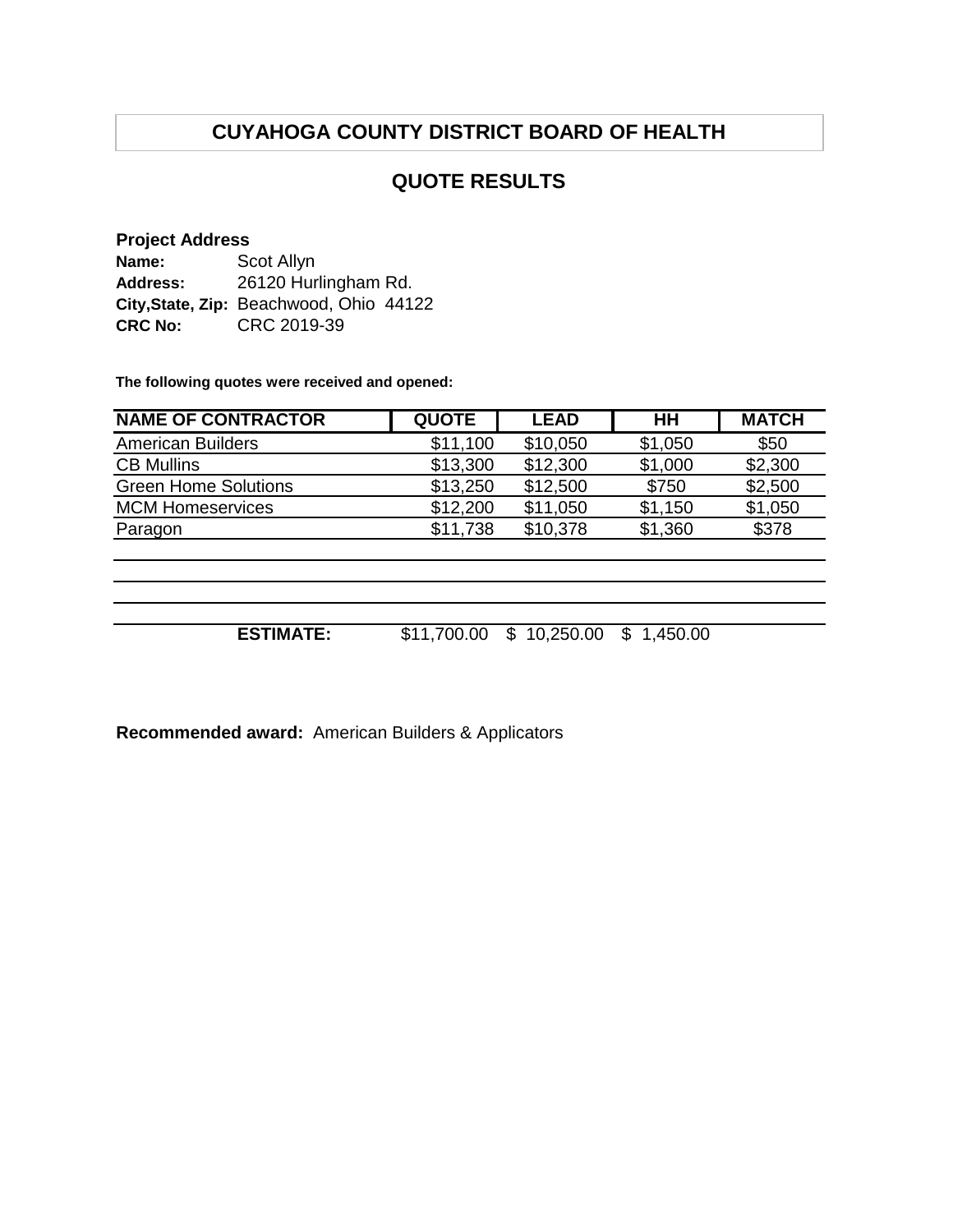## **QUOTE RESULTS**

#### **Project Address**

| Name:           | <b>Carmalita Banks</b>                      |
|-----------------|---------------------------------------------|
| <b>Address:</b> | 5137 Stanley Ave.                           |
|                 | City, State, Zip: Maple Heights, Ohio 44137 |
| <b>CRC No:</b>  | CRC 2019-40                                 |

**The following quotes were received and opened:**

| <b>NAME OF CONTRACTOR</b>   | <b>QUOTE</b> | <b>LEAD</b>     | HH              | <b>MATCH</b> |
|-----------------------------|--------------|-----------------|-----------------|--------------|
| Allenbey                    | \$21,500     | \$19,370        | \$2,130         | \$11,370     |
| <b>American Builders</b>    | \$16,750     | \$15,200        | \$1,550         | \$7,200      |
| <b>CB Mullins</b>           | \$21,250     | \$18,050        | \$3,200         | \$10,050     |
| <b>Green Home Solutions</b> | \$19,250     | \$17,000        | \$2,250         | \$9,000      |
| <b>MCM Homeservices</b>     | \$21,075     | \$18,750        | \$2,325         | \$10,750     |
| Paragon                     | \$18,162     | \$15,692        | \$2,470         | \$7,692      |
|                             |              |                 |                 |              |
|                             |              |                 |                 |              |
|                             |              |                 |                 |              |
| <b>ESTIMATE:</b>            | \$19,415.00  | 16,415.00<br>\$ | 3,000.00<br>\$. |              |

**Recommended award:** American Builders & Applicators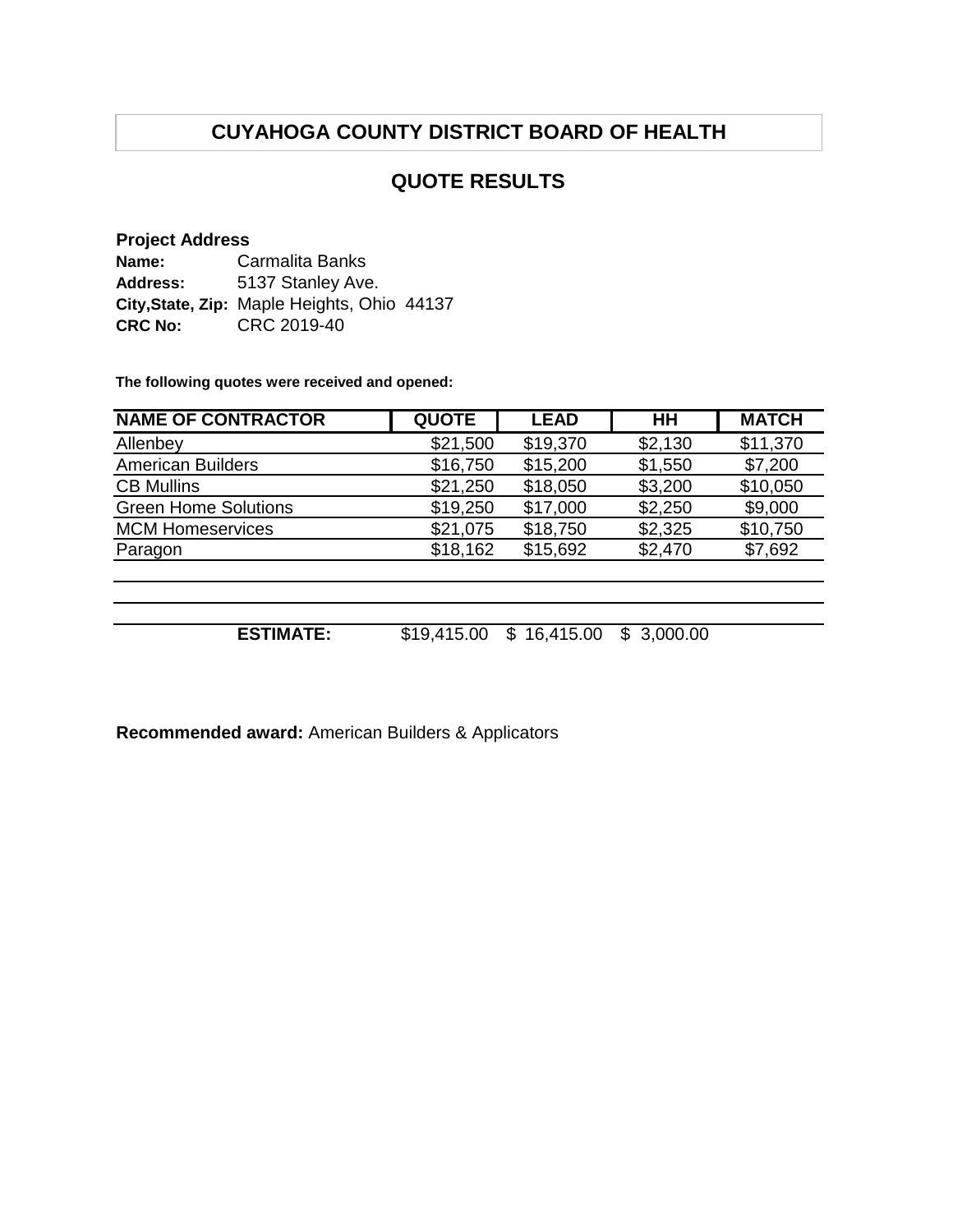### **QUOTE RESULTS**

#### **Project Address**

| Name:          | Joyce Hunter                                 |  |
|----------------|----------------------------------------------|--|
| Address:       | 16315 Nelaview                               |  |
|                | City, State, Zip: East Cleveland, Ohio 44112 |  |
| <b>CRC No:</b> | CRC 2019-41                                  |  |

**The following quotes were received and opened:**

| <b>NAME OF CONTRACTOR</b>   | <b>QUOTE</b> | <b>LEAD</b> | HH             | <b>MATCH</b> |
|-----------------------------|--------------|-------------|----------------|--------------|
| Allenbey                    | \$6,630      | \$3,580     | \$3,050        | \$500        |
| <b>American Builders</b>    | \$5,270      | \$2,800     | \$2,470        | \$500        |
| <b>CB Mullins</b>           | \$5,125      | \$2,850     | \$2,275        | \$500        |
| <b>Green Home Solutions</b> | \$5,560      | \$3,200     | \$2,360        | \$500        |
| Paragon                     | \$5,090      | \$2,530     | \$2,560        | \$500        |
|                             |              |             |                |              |
|                             |              |             |                |              |
|                             |              |             |                |              |
|                             |              |             |                |              |
| <b>ESTIMATE:</b>            | \$5,637.50   | \$3,252.50  | 2,385.00<br>\$ |              |

**Recommended award:** Paragon CMS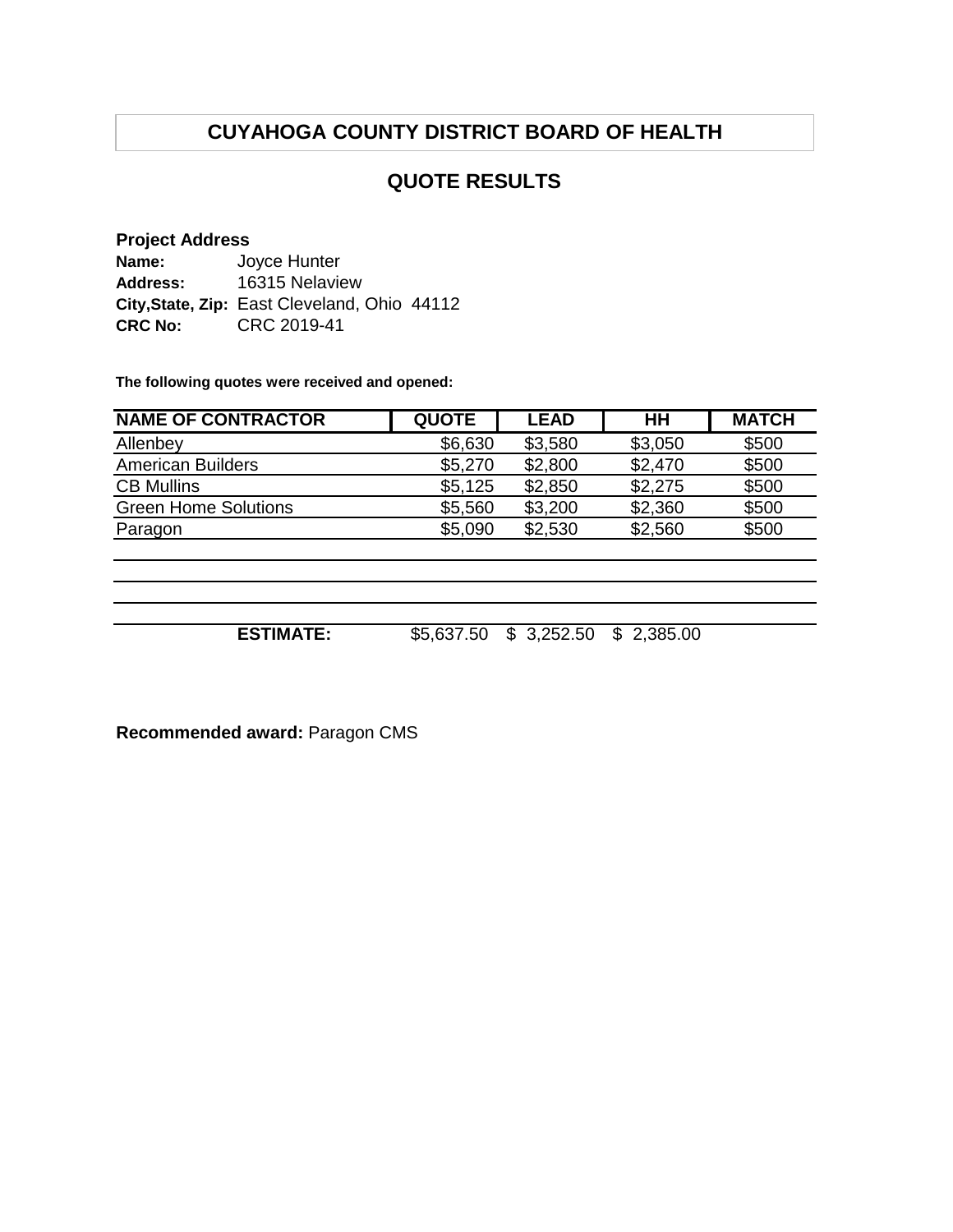## **QUOTE RESULTS**

#### **Project Address Name: Address: City,State, Zip:** Garfield Heights, Ohio 44105 **CRC No:** CRC 2019-42 Wanda Boddie-Morrison 4395 E 139th St.

**The following quotes were received and opened:**

| <b>QUOTE</b> | <b>LEAD</b> | HН         | <b>MATCH</b> |
|--------------|-------------|------------|--------------|
| \$10,520     | \$9,700     | \$820      | \$1,700      |
| \$13,620     | \$13,200    | \$420      | \$5,200      |
| \$9,100      | \$8,400     | \$700      | \$400        |
| \$12,350     | \$12,000    | \$350      | \$4,000      |
| \$9,855      | \$9,265     | \$590      | \$1,265      |
|              |             |            |              |
|              |             |            |              |
|              |             |            |              |
|              |             |            |              |
|              |             | \$.        |              |
|              | \$10,630.00 | \$9,730.00 | 900.00       |

**Recommended award:** Mullins Construction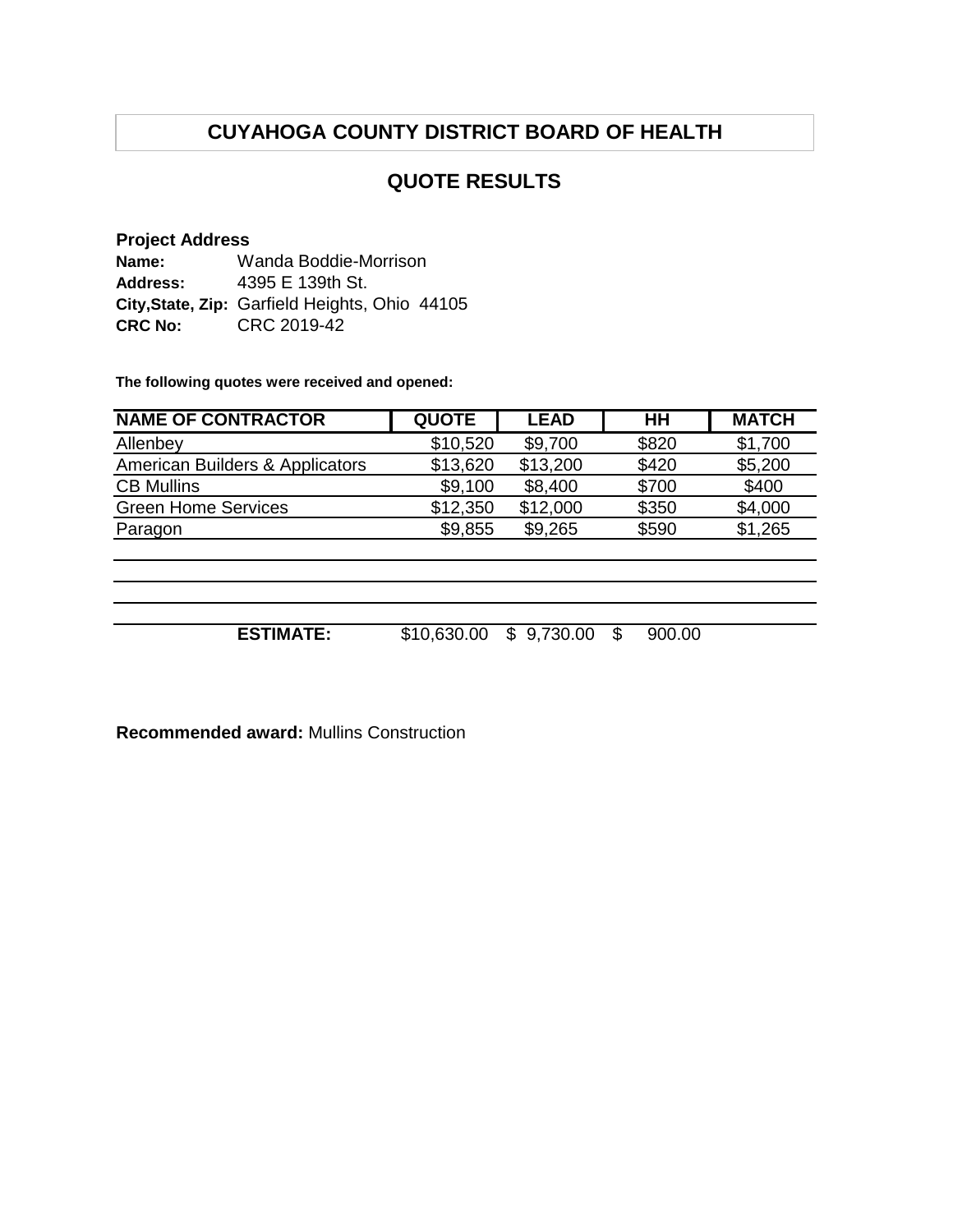### **QUOTE RESULTS**

#### **Project Address**

**Name: Address:** City, State, Zip: South Euclid, Ohio 44112 **CRC No:** CRC 2019-43 Lonnie Hughes 4109 Ellison

**The following quotes were received and opened:**

| <b>NAME OF CONTRACTOR</b>       | <b>QUOTE</b> | <b>LEAD</b>     | HH             | <b>MATCH</b> |
|---------------------------------|--------------|-----------------|----------------|--------------|
| Allenbey                        | \$5,610      | \$2,850         | \$2,760        | \$500        |
| American Builders & Applicators | \$5,350      | \$2,200         | \$3,150        | \$500        |
| <b>CB Mullins</b>               | \$5,450      | \$2,450         | \$3,000        | \$500        |
| <b>Green Home Solutions</b>     | \$4,150      | \$1,800         | \$2,350        | \$500        |
| Paragon CMS                     | \$3,235      | \$1,690         | \$1,545        | \$500        |
|                                 |              |                 |                |              |
|                                 |              |                 |                |              |
|                                 |              |                 |                |              |
|                                 |              |                 |                |              |
| <b>ESTIMATE:</b>                | \$3,855.00   | 2,625.00<br>\$. | 1,230.00<br>\$ |              |

**Recommended award:** Paragon CMS